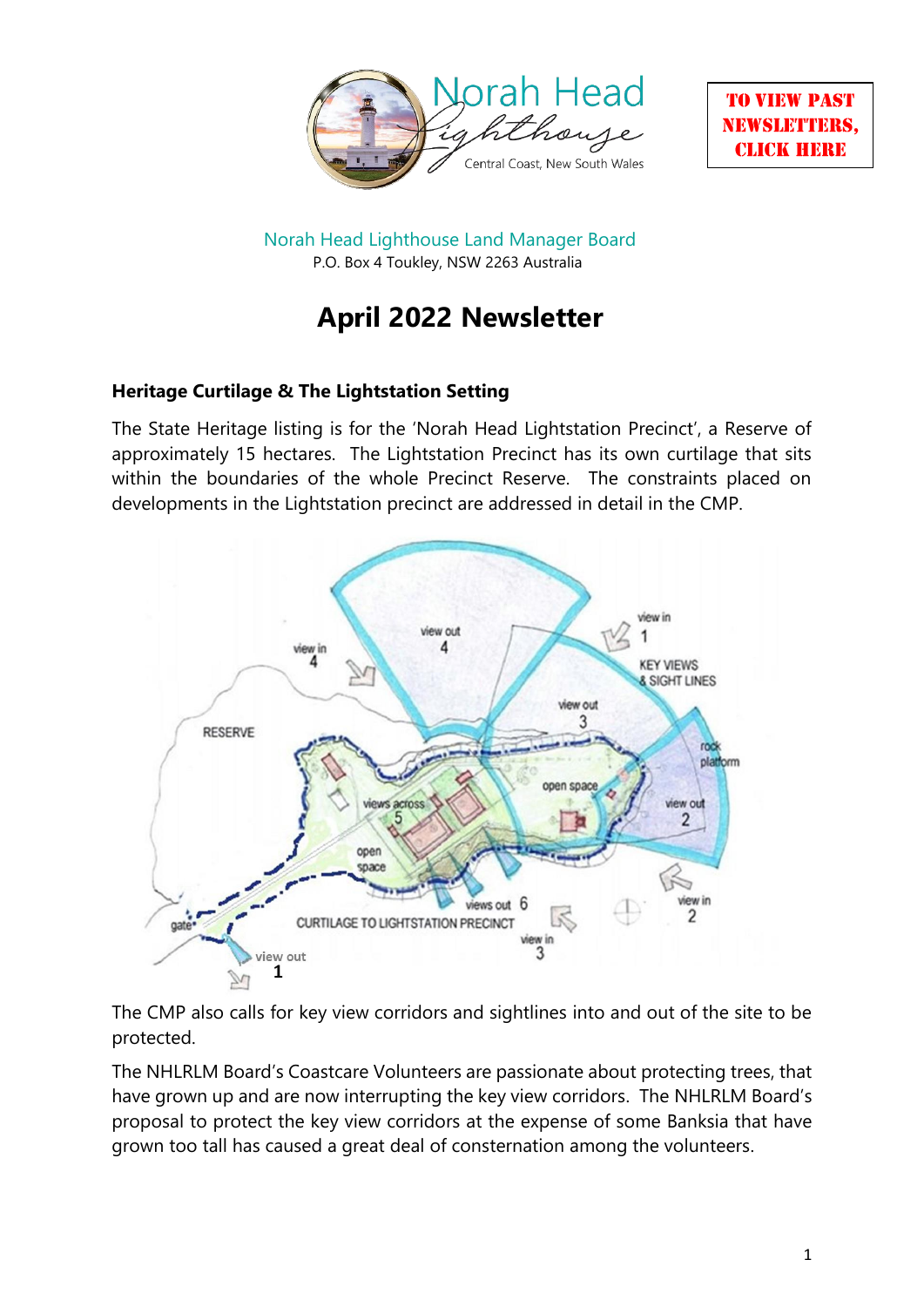The NHLRLM Board want to ensure everyone that it is committed to a planned management on the whole 15 hectares of the Reserve. It is proposed to try and prevent these types of issues developing in the future. A more planned approach to planting is needed. The NHLRMB Board plans to work with Gecko Environment Management Pty Ltd to achieve this.

CRIF 2021 funding (Weeds Item 1) of **\$21,962.00** has been provided for Gecko Environment Management to continue with a program for the management of native vegetation and weed control. The NHLRLM Board is also proposing to engage Gecko to undertake a new Flora Study and prioritised strategies for 4 years management plan that would see them oversee where our Coast Care volunteers are working on the Reserve.

## **Landslide and land Slippage at Lighthouse Beach**

One year ago, this newsletter reported that a severe weather event from  $14<sup>th</sup>$  to  $24<sup>th</sup>$ March 2021, had caused a landslide on the north of the Reserve at Lighthouse Beach. This has area has been of continued concern to our Coastcare Volunteers who have reported continued slippages of late. The Covid impact over the past year on the NHLRLM Board's finances meant that a planned geotechnical investigation was postponed.

Douglas Partners proposed to carry out an assessment in two stages. The proposed stages are as follows:

**Stage 1** - Conduct a site inspection to assess the extent of the landslide, determine likely failure mechanisms, determine likely slope stabilisation measures, meet with key stakeholders to discuss findings and provision of a brief site inspection memo of findings; and,

**Stage 2** - Compile and provide a report with recommended slope stabilisation measures based on stage 1 findings.

It can now be advised that this investigation will be undertaken in the near future.

#### **Accommodation & Weddings are Available**

Visit our web site for details or call our Site Manager, Tracy Stubbings on 0452 564 102. <https://norahheadlighthouse.com.au/>

\_\_\_\_\_\_\_\_\_\_\_\_\_\_\_\_\_\_\_\_\_\_\_\_\_\_\_\_

<https://www.facebook.com/NorahHeadLighthouse/>

# **Limited Lighthouse Tower Tours Are Now Available.**

The Lighthouse will be open for tours every Friday and Sunday 10.00am to 3.00pm. The tours cost \$10.00 for an adult and \$5.00 for children. In the future if additional days for opening are agreed then a notice will be issued.

Everyone is encouraged to come and enjoy the Lighthouse Reserve and its spectacular views, walks, rock pools and beaches.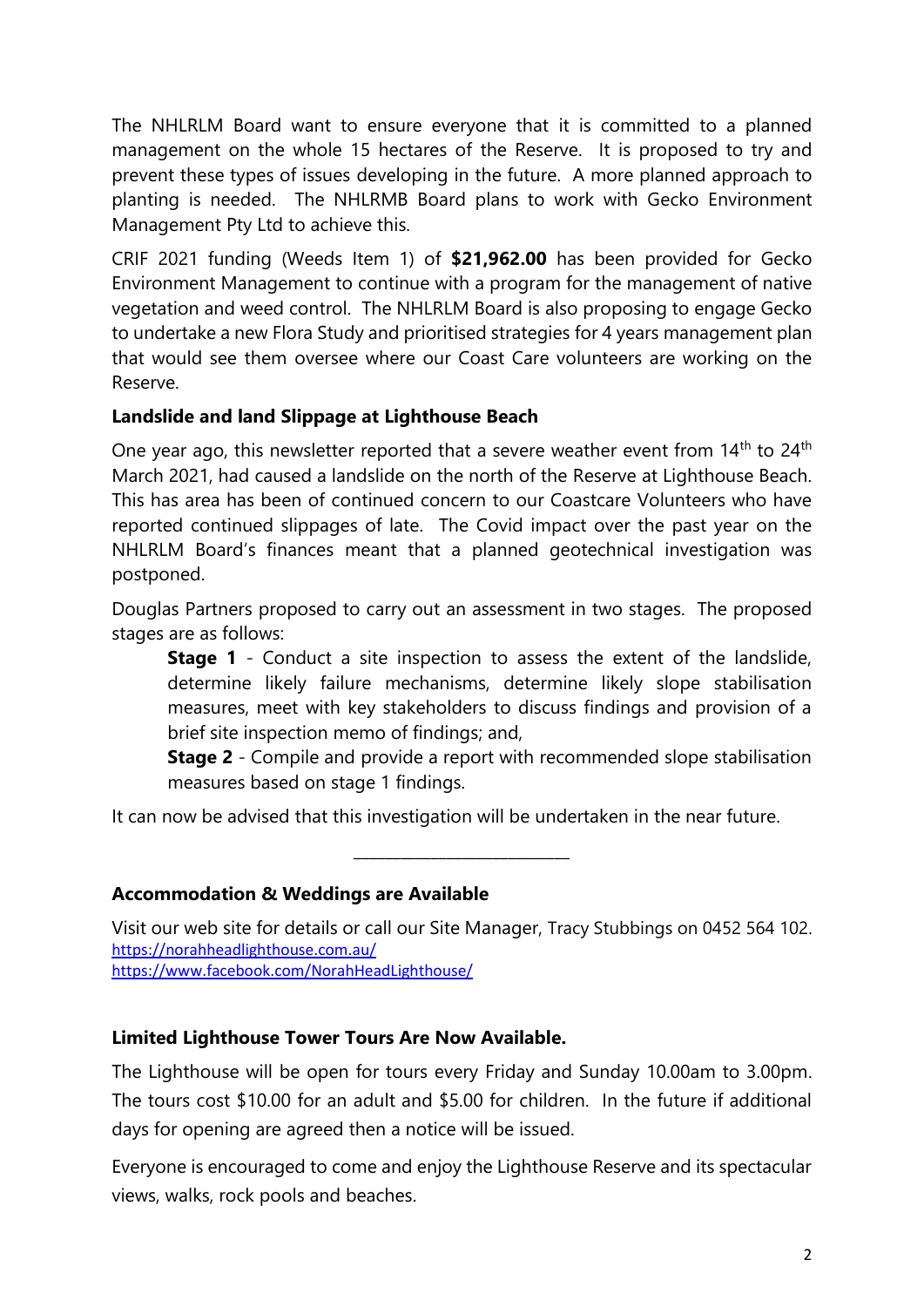## **Storage Workshop**

This project is part the 2020 NSW Government Stimulus package. On 11th November 2021 the NHLRLM Board formally advised Convert Homes it had accepted their quotation for the construction of the new Storage Workshop on the Reserve.



The services required were the construction of a steel framed structure on a concrete slab secured by screwed piles.

Construction commenced on 31st January 2022 and was estimated to take 8 to 10 weeks. The concrete slab was laid within a week. Despite the rain work has progressed.

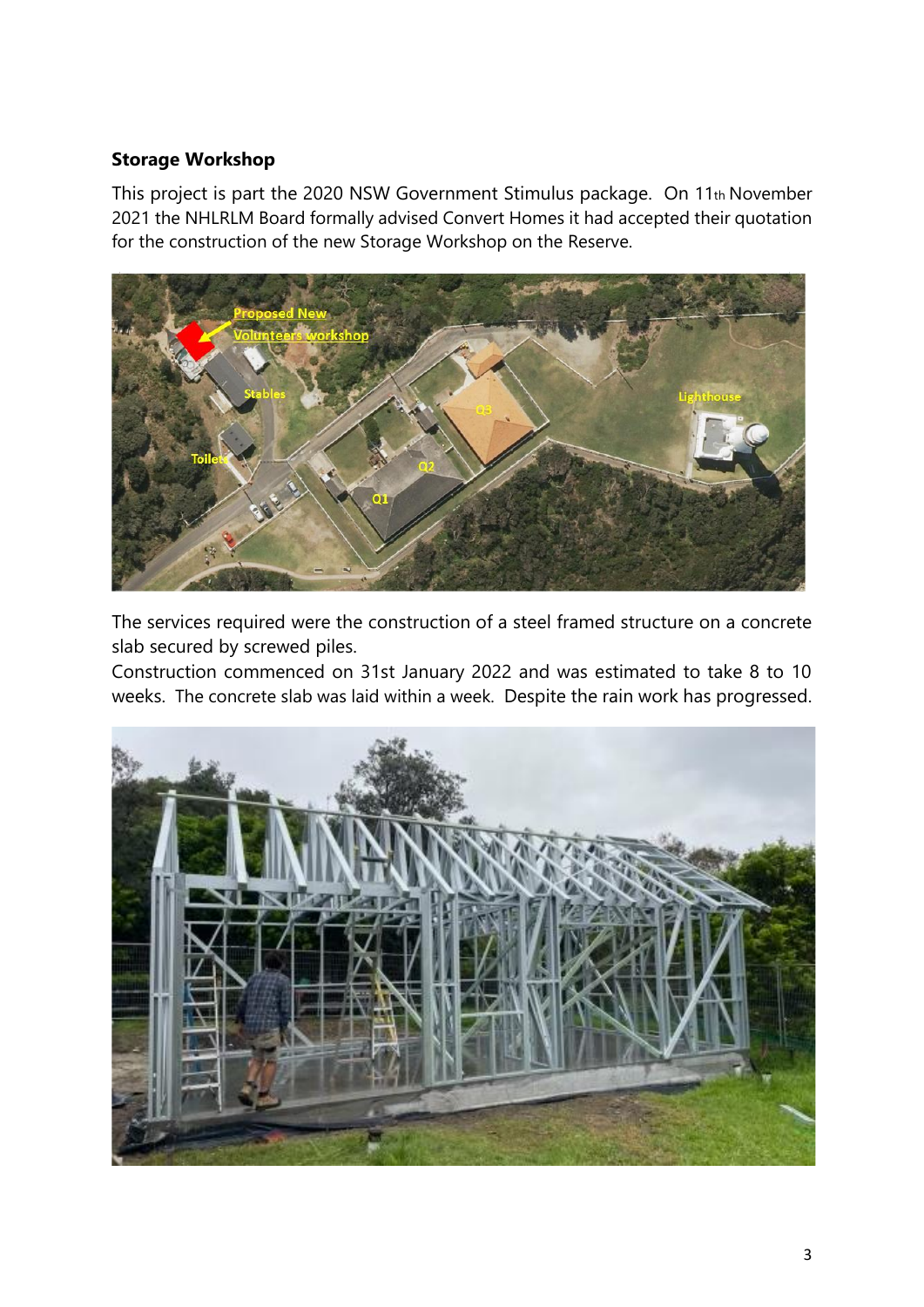# **Reconstruction of Missing Chimneys**

The Quarters were re roofed in the 1970's with grey concrete tiles. At this time nine of the existing ten chimneys were demolished to just below the new roof.



The Quarters are constructed out of concrete blocks caste on site in 1902. They have been cement rendered and pointed to give the appearance of sawn stone. One chimney in Quarters Q3 was not demolished but is not believed to be at its original height.